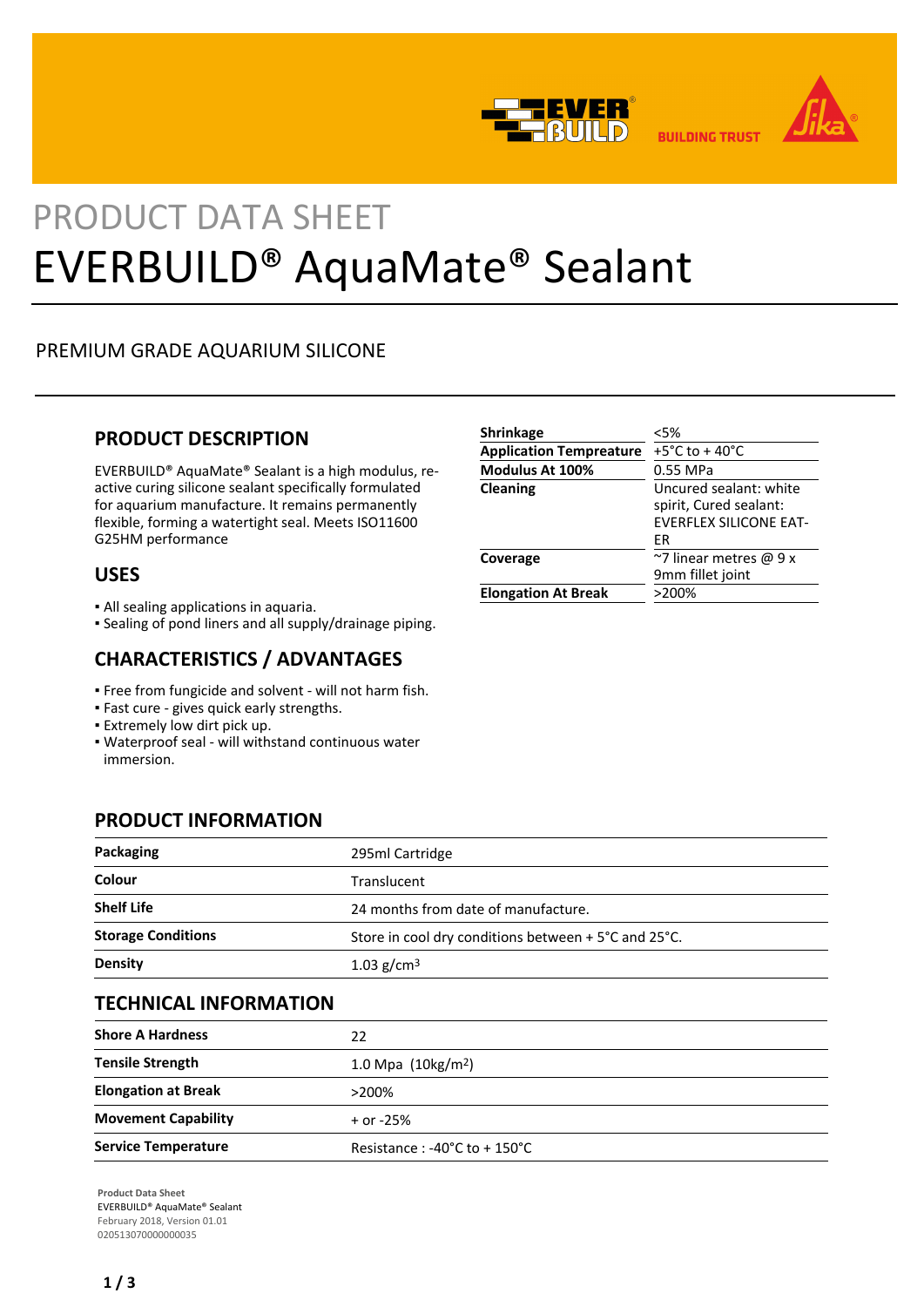## **APPLICATION INFORMATION**

**Curing Rate** 3mm per 24 hours

**Skin Time** 15 mins @ 23°C and 50%RH

## **APPLICATION INSTRUCTIONS**

## **SUBSTRATE PREPARATION**

All surfaces must be clean, dry and dust free. All loose or flaking surface coatings, and old sealant and mastic joints, should be removed before application. All glass must be cleaned prior to use.

## **APPLICATION METHOD / TOOLS**

Surfaces must be clean, dry and free from dust, grease and other contaminants. Priming is generally not required.

The joint must consist of two parts:

Sealing joint: the depth of which must be identical to the width of glass used.

Structural seal: a triangular shaped joint applied to the interior edges of the glass. The required dimensions of this joint can be calculated from the following equation:

 $E = 6 \times H^2 \times L / [100 \times T \times 2 (H + L)]$ where

E is required thickness of structural seal in mm

- H = height of aquarium in cm
- L = Length of aquarium in cm

 $T =$  Tensile strength of sealant (kg/cm<sup>2</sup>) which for EVERBUILD® AquaMate® Sealant is 10.

**Apply the following method:**

▪ Put base on flat surface.

- Apply bead of approximately 3mm diameter on the 2 large panels, placing it about 3mm from the edge.
- Place back panel. Press down to reduce joint thick-▪ ness to 1-2mm.
- Hold in position (eg. rest against back wall).
- Apply beads of sealant to edge of small panel and corresponding large panel.
- Push edges of large and small panel together.
- Hold in place (temp) with adhesive tape.
- Repeat for second small panel.
- Fit front panel on last.
- Apply structural joint of required thickness to all in-▪ ternal faces and finish with dowel to push home sealant.
- **.** Allow to cure for 24 hours before moving.
- **.** Allow to fully cure and rinse out thoroughly before use.

**NOTE: THE METHOD DETAILED ABOVE IS SUITABLE FOR AQUARIA UP TO 400LTRS (85 GALLON) IN CAPA-CITY.**

**THE INFORMATION GIVEN IN THIS DOCUMENT IS FOR GUIDANCE ONLY AND DOES NOT CONSTITUTE A GUARANTEE ON OUR PART. ALWAYS MAKE UP AND TEST ASSEMBLIES FOR EACH SPECIFIC CASE.**

## **LIMITATIONS**

▪ On highly porous surfaces priming is advised.

▪ Not for use on substrates that may bleed oils, solvent

**Product Data Sheet** EVERBUILD® AquaMate® Sealant February 2018, Version 01.01 020513070000000035

or plasticisers.

- As pond liner materials vary in quality, always test a small area first for adhesion.
- Always wash out ponds and aquaria after use to re-▪ move residual acetic acid. Test pH before use.
- Allow sealant to fully cure before moving/filling with water.

## **VALUE BASE**

All technical data stated in this Data Sheet are based on laboratory tests. Actual measured data may vary due to circumstances beyond our control.

## **LOCAL RESTRICTIONS**

Note that as a result of specific local regulations the declared data and recommended uses for this product may vary from country to country. Consult the local Product Data Sheet for the exact product data and uses.

# **ECOLOGY, HEALTH AND SAFETY**

Consult MSDS for full list of hazards.

## **LEGAL NOTES**

The information, and, in particular, the recommendations relating to the application and end-use of Sika products, are given in good faith based on Sika's current knowledge and experience of the products when properly stored, handled and applied under normal conditions in accordance with Sika's recommendations. In practice, the differences in materials, substrates and actual site conditions are such that no warranty in respect of merchantability or of fitness for a particular purpose, nor any liability arising out of any legal relationship whatsoever, can be inferred either from this information, or from any written recommendations, or from any other advice offered. The user of the product must test the product's suitability for the intended application and purpose. Sika reserves the right to change the properties of its products. The proprietary rights of third parties must be observed. All orders are accepted subject to our current terms of sale and delivery. Users must always refer to the most recent issue of the local Product Data Sheet for the product concerned, copies of which will be supplied on request.